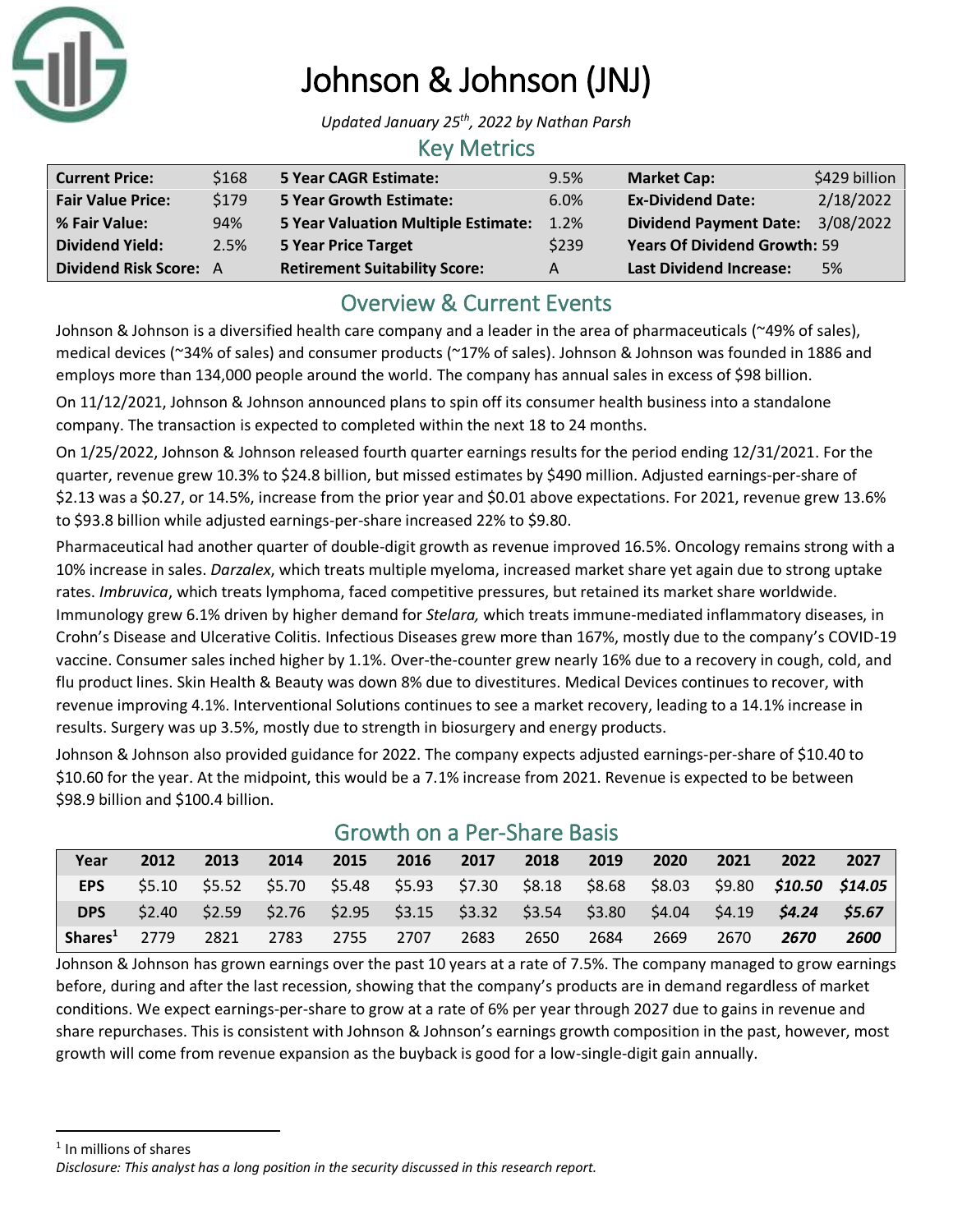

## Johnson & Johnson (JNJ)

*Updated January 25 th, 2022 by Nathan Parsh*

On 4/20/2021, Johnson & Johnson announced a 5% dividend increase for the 6/8/2021 payment date, giving the company 59 consecutive years of dividend growth.

### Valuation Analysis

| Year                                                       | 2012 | 2013    | 2014 | 2015      | 2016 | 2017 | 2018      | 2019 | 2020           | 2021 | <b>Now</b> | 2027 |
|------------------------------------------------------------|------|---------|------|-----------|------|------|-----------|------|----------------|------|------------|------|
| Avg. P/E 13.1 15.6 17.7 18.2 19.1 23.9 23.7 15.6 18.2 17.5 |      |         |      |           |      |      |           |      |                |      | 16.0       | 17.0 |
| <b>Avg. Yld.</b> 3.6%                                      |      | $3.0\%$ |      | 2.7% 3.0% | 2.8% |      | 2.6% 2.7% |      | 2.8% 2.7% 2.4% |      | 2.5%       | 2.4% |

Shares of Johnson & Johnson are up \$4, or 2.4%, since our 10/20/2021 update. Using the current share price and guidance for earnings-per-share for the year, Johnson & Johnson trades with a price-to-earnings ratio of 16.0. We are reaffirming our target price-to-earnings ratio of 17 due to the quality of earnings over the past few years. If shares were to reach our target P/E by 2027, then valuation could add 1.2% to results annually over this period of time.

### Safety, Quality, Competitive Advantage, & Recession Resiliency

| Year                  | 2012 | 2013 2014 2015 2016 2017 2018 2019 2020 2021 2022 2027 |         |  |  |                     |         |
|-----------------------|------|--------------------------------------------------------|---------|--|--|---------------------|---------|
| <b>Payout</b> 47% 47% |      | 48%                                                    | 54% 53% |  |  | 50%  43% <b>40%</b> | $-40\%$ |

Johnson & Johnson has a reasonably low dividend payout ratio. This gives the company ample room to raise its dividend, even in a prolonged recession. One of Johnson & Johnson's key competitive advantages is the size and scale of its business. The company is a worldwide leader in a number of healthcare categories. Johnson & Johnson's diversification allows it to continue to grow even if one of the segments is underperforming. This can be seen in the last quarterly report where declines in Consumer were offset by gains in Medical Devices and Pharmaceuticals.

## Final Thoughts & Recommendation

After fourth quarter earnings results, Johnson & Johnson is expected to offer a total annual return of 9.5% through 2027, up from our prior forecast of 8.6%. Our projected return stems from a 6% earnings growth rate, a starting yield of 2.5%, and a small tailwind from multiple expansion. Johnson & Johnson closed the year on a high note and posted strong results year-over-year. The company is on course to undergo one of the most significant changes in its history with the announcement that it would be spinning off its consumer business. We will update this situation as new information is released. For now, we have raised our five-year price target \$16 to \$239 due to guidance for the new year. We rate Johnson & Johnson as a buy due to the quality of the firm and its lengthy dividend growth history.



## Total Return Breakdown by Year

[Click here to rate and review this research report. Your feedback is important to us.](https://suredividend.typeform.com/to/pOfbkh)

*Disclosure: This analyst has a long position in the security discussed in this research report.*